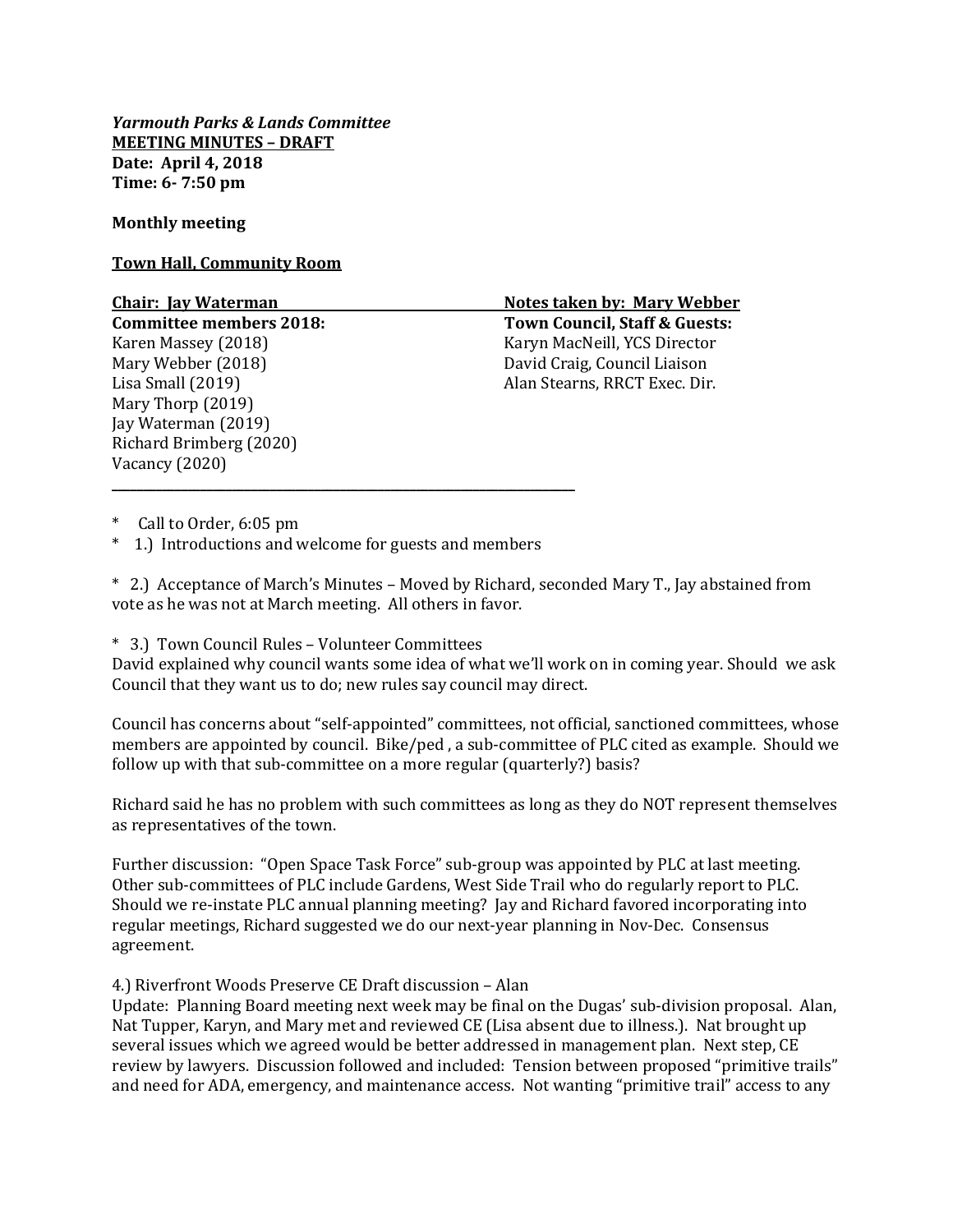possible future pedestrian bridge. Reviewed Vegetation Management section, removed express requirement of consultation/approval with RRCT. RRCT would review any forestry plan.

Karen asked why allow any (commercial) timber harvesting? Maybe pro-active, possible revenue considerations. Agreed to remove paragraph on timber harvesting, noting it's covered under tree and vegetation cutting.

Karyn feels PLC should inform/involve other stakeholders on the Riverfront Woods CE, neighbors, etc. as we have on other public property issues. Lawyers need to have document ready by first of May to get it out to the public. Karyn, Alan, Lisa and Mary W. will review once more. PLC will make the CE available online, invite public comment at June 6th meeting, and plan to have PLC involvement with the CE finished by our July meeting, moved back to June 27, as the July meeting would fall on the 4th.

Briefly discussed working with CMP to possibly coordinate/cooperate on emergency/ maintenance access.

Karen mentioned moving SECTION III. B.'s last paragraph "The terms of the C.E. do not supersede or waive more restrictive applicable law and regulations." Karen recommended that this sentence/paragraph move to SECTION IV. General Terms & Standard Provisions. Will be reviewed.

# \*5) Open Space sub group presentation and updates

Karyn reviewed Open Space plans and reminded us of the Open Space plans she had shared from nearby towns. Karyn will re-share. Jay questioned when we would bring in a consultant. Open Space group hoping to have draft in 10 months, maybe bring in consult then? The submitted request for funds for consulting work on this did not appear to be in the CIP, was not discussed at recent meeting. Karyn will check status and report at next meeting.

Noted an Open Space group meeting, April 18th, 6 pm, at Otto's. PLC members invited.

## \*6) CPIC mini presentation to CPIC's annual round table discussions

Karyn shared her new graphic approach to YCS report for town's annual report. She also shared a sheet detailing the Parks and Lands Committee Highlights and Upcoming Goals and Dreams for 2018-2019 both of which she and Jay will share at the CPIC meeting.

Much discussion of #1, 2, 8 and 9 on the Goals sheet constituting a prefect "Work Plan" as expected by the Town Council under their new rules. Moved by Richard, seconded Mary T., Vote unanimous that those four items are our Work Plan for the coming year, and that David will present them to the Council in his report as liaison April 5th.

David also commended PLC for their foresight in maintaining a land acquisition fund, a key contribution from the town in support of the Riverfront Woods project.

Ed Ashley provided written updated CPIC strategies report tying PLC accomplishments to those comprehensive plan strategies.

## \*7) Land Steward Position discussion

Focused on timing of the anticipated Land Steward position, and that person's assignments. Alan mentioned wetlands concerns re: the school's expansion proposals.